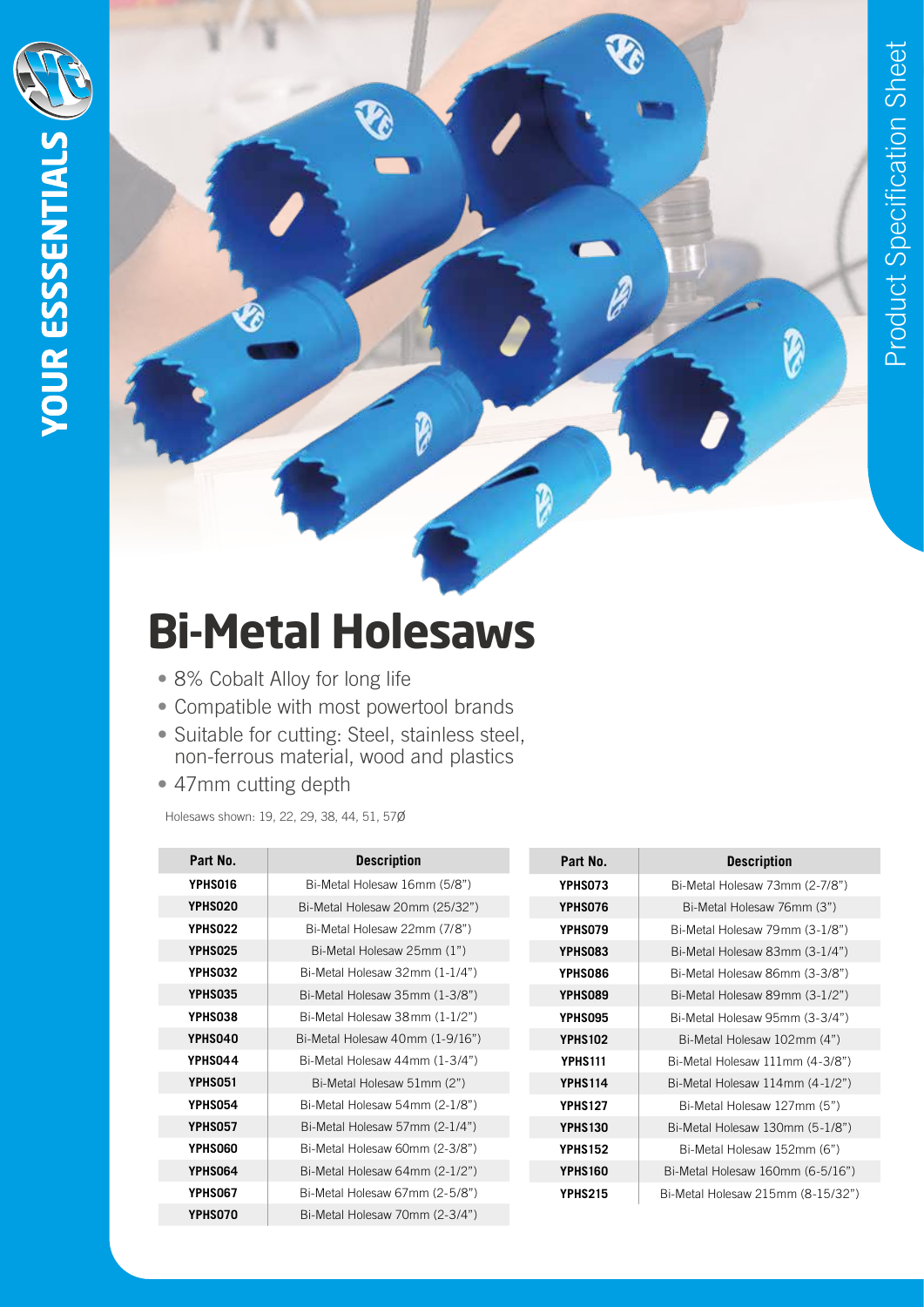Ø

## **Bi-Metal Holesaw Kits**

**YOUR ESSSENTIALS** 

- 8% Cobalt Alloy for long life
- Compatible with most powertool brands
- Suitable for cutting: Steel, stainless steel, non-ferrous material, wood and plastics
- 47mm cutting depth

Holesaw kit shown: YPHS6K

| Part No.      | <b>Description</b>            | <b>Kit Contents</b>                                                                        |
|---------------|-------------------------------|--------------------------------------------------------------------------------------------|
| <b>YPHS6K</b> | Bi-Metal Holesaw 10 Piece Kit | Holesaws: Ø19, 22, 29, 38, 44, 51, 57mm<br>Hex Arbors: 14-30, 32-215mm, 1x Adaptor         |
| YPHS13K       | Bi-Metal Holesaw 12 Piece Kit | Holesaws: Ø16, 20, 25, 32, 40, 52, 64, 70, 82mm<br>Hex Arbors: 14-30, 32-215mm, 1x Adaptor |

**YPHS6K** to Piece kit cont

Bi-Metal Holesaw Kit

E

**YOUR ESSSENTIALS**